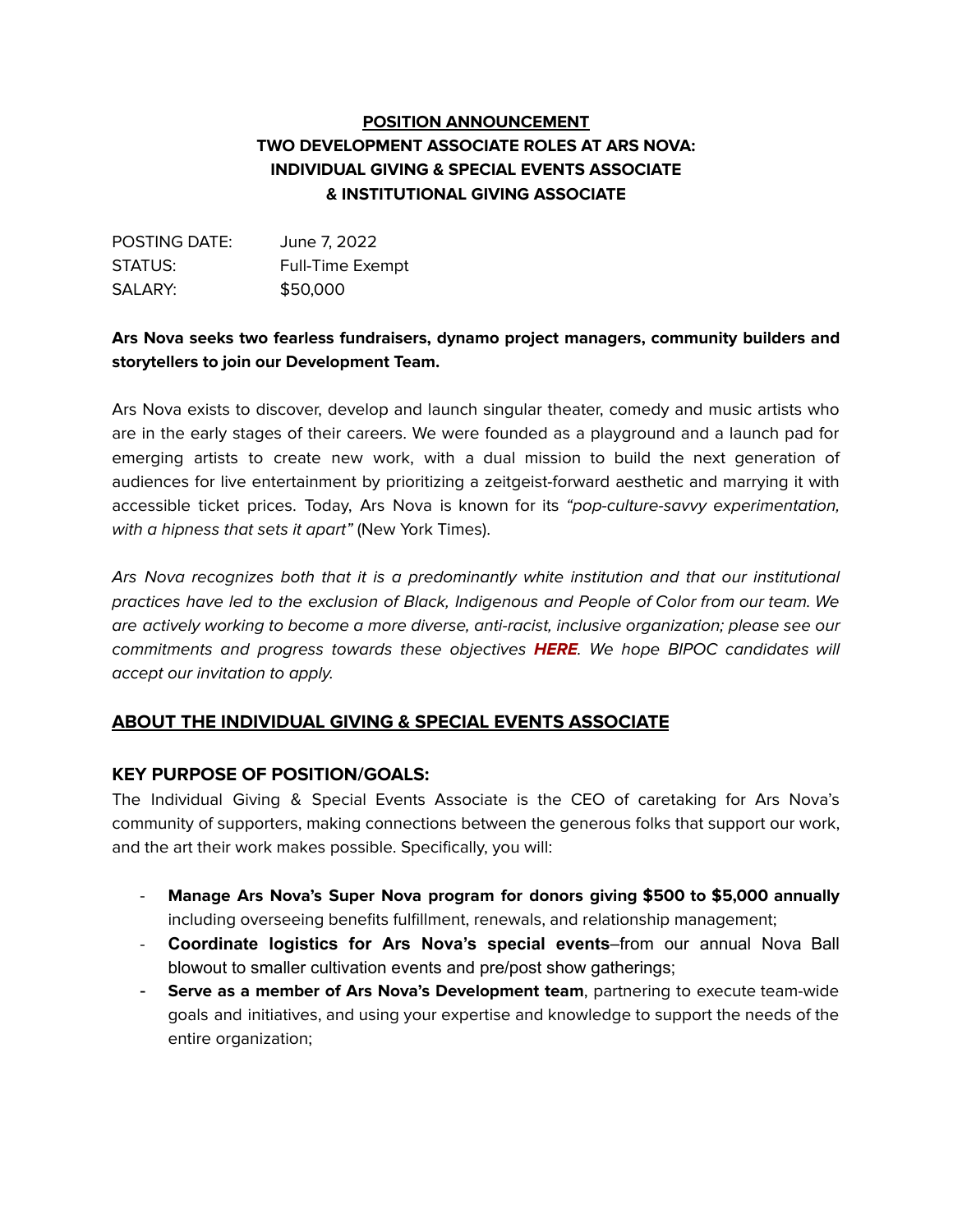#### **SPECIFIC RESPONSIBILITIES AND COMPETENCIES:**

The responsibilities, competencies and expectations outlined below are representative, not exhaustive. Responsibilities may shift as needed to best align with organizational needs.

- **Managing Ars Nova's Super Nova program, including**:
	- o Serving as the Super Nova concierge for Ars Nova's community of donors, including booking house seats, setting up Supra subscriptions, ensuring reserved seats and drink tickets, and coordinating donor gifts.
	- o Cultivating community and relationships with Super Nova donors, including greeting folks at the theater, setting up coffee/drinks dates for continued conversation, and coordinating Super Nova events after select performances.
	- o With the Development Assistant, driving the team toward prompt renewal notices and acknowledgment letters for Ars Nova's individual donors.
	- o Partnering with the Development Director and Marketing Team on acquisition strategies to bring more Super Novas into the Ars Nova fold.
- **Coordinating logistics for all special events**, including:
	- o Overseeing table/ticket sales and inventory management, guest lists and seating charts, vendor relationships, and volunteer coordination for our annual Nova Ball and any other large-scale benefit events.
	- o Managing logistics and partnering across the staff in the execution of all small-scale special events from top-to-bottom, including pre- and post- show events at the theater and offsite cultivation and stewardship events.
	- o Partnering with Ars Nova's Board Members to raise funds through special events, providing top-of-the-line concierge service for Board Members hosting parties at the theater or offsite in support of Ars Nova, and in managing their invite and guest lists for Nova Ball and other benefits.
- **Mentor and guide the Development Assistant and the Development Fellow** to learn about and support individual giving and special events projects.

### **ABOUT YOU:**

- You **believe fiercely in Ars Nova's mission and values**, and are comfortable serving as an advocate, cheerleader, and representative for our artists and programs;
- You are **a community builder with a knack for hospitality and service**, who can attract people to support a common cause and leave them feeling cared for and appreciated.
- You have **excellent followthrough and organization skills**, and can independently balance a variety of communication threads, projects and goals while keeping an eye on the big picture;
- You are **adept at managing up and coalition-building** to keep everyone moving forward together on big goals;
- **You share our commitment to anti-racism and creating and maintaining an inclusive environment,** are excited about joining our efforts to make Ars Nova a more just and equitable place to work and make work, and have the ability to interact effectively with people of different cultures and socio-economic backgrounds;

### **BONUS IF :**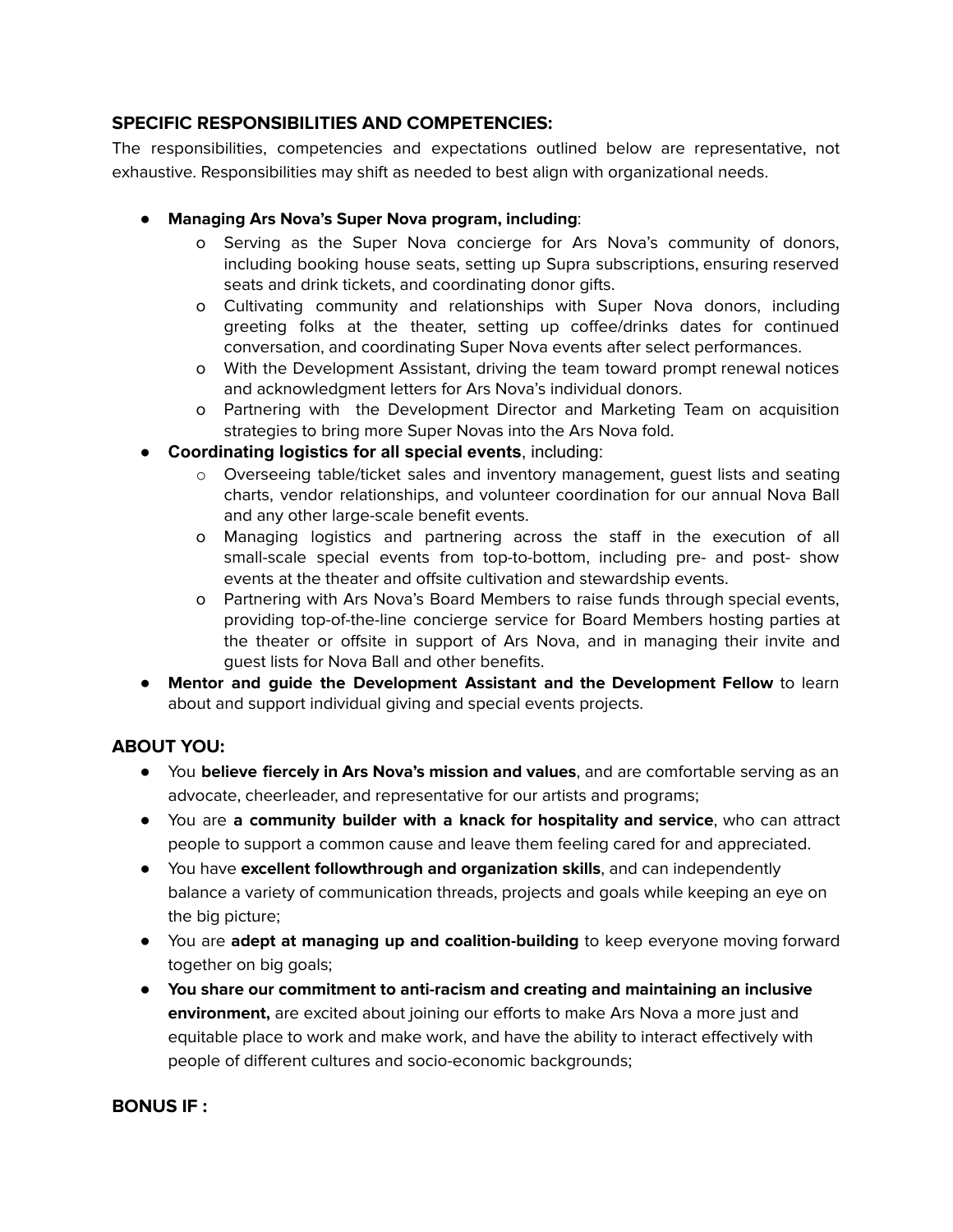- You have **1-2 years training and/or experience** in fundraising for a nonprofit organization (prior arts nonprofit experience is also a plus);
- You have **a background in customer service, hospitality, and/or executive assistance**;
- You **thrive in all-out, go-big-or-go-home environments** and can move quickly to adjust to changing needs and priorities;
- You **love to collaborate** and work well with colleagues to discover new ideas, paths, and strategies.

# **ABOUT THE INSTITUTIONAL GIVING ASSOCIATE**

#### **KEY PURPOSE OF POSITION/GOALS:**

The Institutional Giving Associate is the CEO of grant writing and reporting at Ars Nova, shepherding our relationships with the foundations, governments, and companies that support our work, and helping discover and pursue new opportunities for grant funding. We believe that Ars Nova - and our community of artists - have a compelling story to tell as we launch into our next chapter, and we're looking for the right person to help us tell it. Specifically, you will:

- **Manage Ars Nova's institutional partnerships, raising \$1M+ annually** through foundation, government and corporate grants;
- **Make compelling cases for Ars Nova's philanthropic partnerships** for project-based, general operating, and capital funding, and by connecting our funders with the work of the emerging artists we exist to support;
- **Serve as a member of Ars Nova's Development team**, partnering to execute team-wide goals and initiatives, and using your expertise and knowledge to support the needs of the entire organization;

### **SPECIFIC RESPONSIBILITIES AND COMPETENCIES:**

The responsibilities, competencies and expectations outlined below are representative, not exhaustive. Responsibilities may shift as needed to best align with organizational needs.

- **Oversee all fundraising from our portfolio of institutional donors, including**:
	- o Writing and submitting grant proposals and reports for general operating, project-based, and capital funding.
	- o Project managing all supplemental materials needed for grants including artistic work samples, budgets, and marketing collateral.
	- o Identifying new grant opportunities through prospect research.
	- o Partner with the Development Director and Executive Leadership to develop strong relationships with the staff and boards of our institutional partners, including coordinating and attending meetings, greeting folks at the theater, and offering consistent invitations to engage with our work.
	- o Coordinating the unique compliance and reporting policies and procedures for each funder.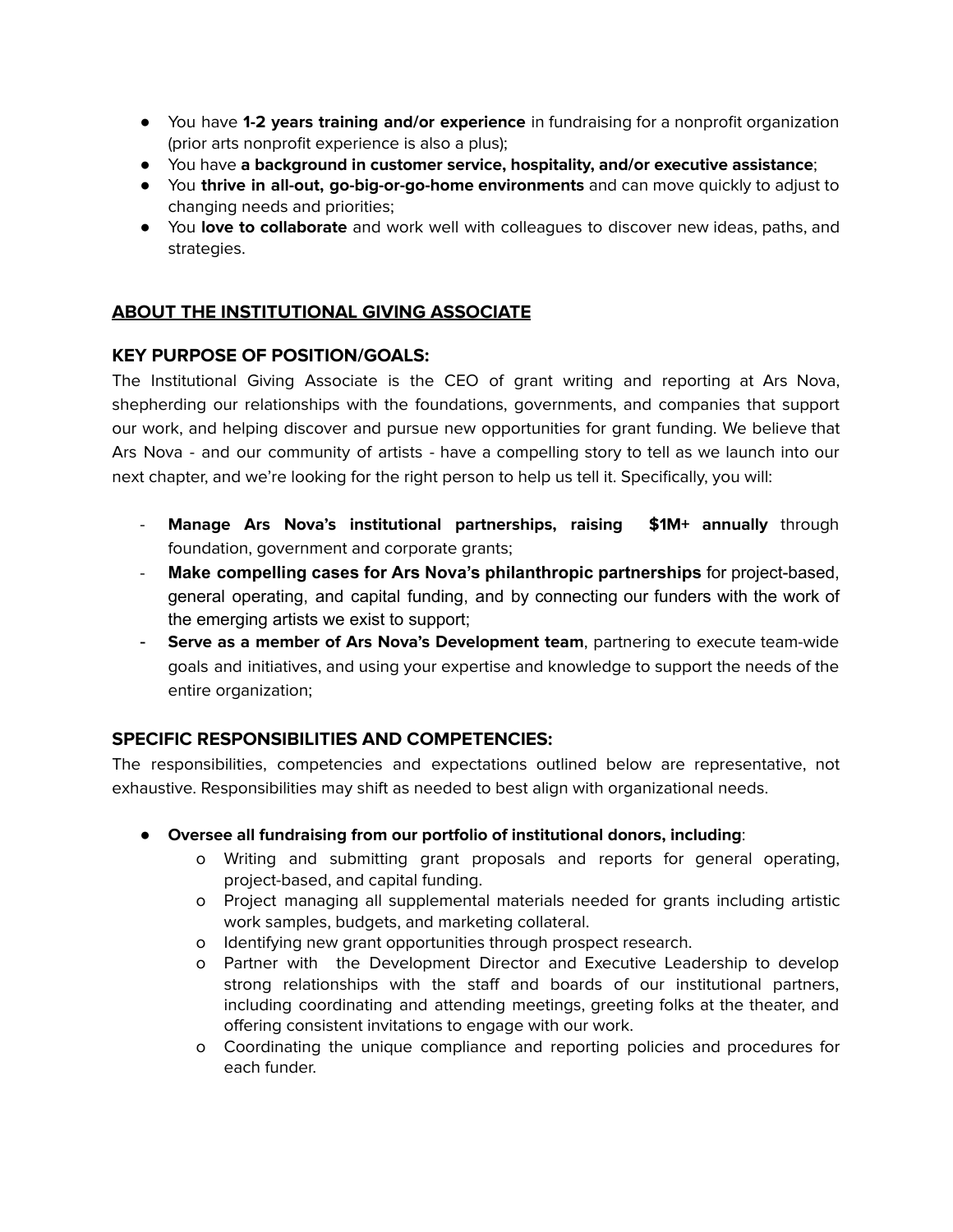- **Collaborate across the organization to be a bridge between our work and our institutional partners**, including:
	- o With the Development Director, strategizing the best match for each project-based grant opportunity.
	- o Partnering with Ars Nova's artists and artistic staff to help illuminate and connect their work to funding partners throughout the development process.
	- o Lending your skills in communications, writing and proofreading to projects across the organization, including being an extra eye on marketing materials and any public messaging.
	- o Offering support to artists in our programs who are applying for direct grant funds, including reading drafts of proposals and offering notes/guidance.
- **Mentor and guide the Development Assistant and the Development Fellow** to learn about and support institutional giving projects.

# **ABOUT YOU:**

- You **believe fiercely in Ars Nova's mission and values**, and are comfortable serving as an advocate, cheerleader, and representative for our artists and programs;
- You are a **skillful storyteller and artistic translator**.
- You have **razor-sharp attention-to-detail** and are the kind of person that people automatically go-to when they need a proofread or second eye.
- You are **an adept project manager and organizer**, who can balance a variety of projects and goals while keeping an eye on the big picture;
- **You share our commitment to anti-racism and creating and maintaining an inclusive environment,** are excited about joining our efforts to make Ars Nova a more just and equitable place to work and make work, and have the ability to interact effectively with people of different cultures and socio-economic backgrounds;

### **BONUS IF :**

- You have **1-2 years training and/or experience** in fundraising for a nonprofit organization (prior arts nonprofit experience is also a plus);
- You have **a background in writing and editing**;
- You are **relentlessly curious**, and love to dig into the what, why, and how of what you're working on;
- You **thrive in all-out, go-big-or-go-home environments** and can move quickly to adjust to changing needs and priorities;
- You **love to collaborate** and work well with colleagues to discover new ideas, paths, and strategies.

# **PROCESS & POSITION DETAILS FOR BOTH ROLES**

# **AN EXCEPTIONAL OPPORTUNITY:**

Both roles are exempt, full-time positions with a starting annual salary of \$50,000, based in NYC. **Ars Nova aims to compensate fairly and competitively within the not-for-profit entertainment industry, and on a transparent level salary system within the organization; our Fair Pay**